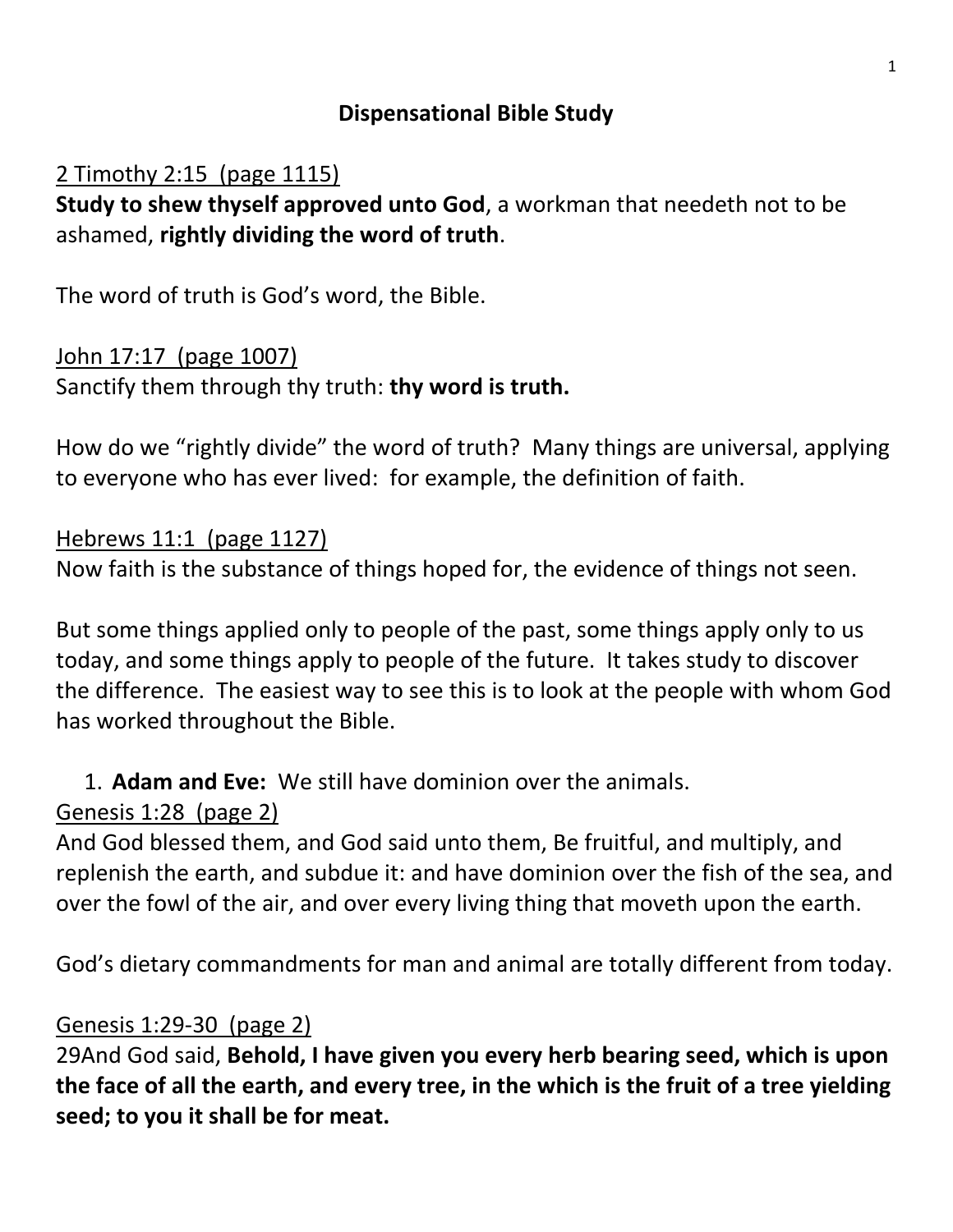30And to every beast of the earth, and to every fowl of the air, and **to every thing that creepeth upon the earth, wherein there is life, I have given every green herb for meat:** and it was so.

Genesis 2:16-17 (page 2)

And the LORD God commanded the man, saying, **Of every tree of the garden thou mayest freely eat:**

**17But of the tree of the knowledge of good and evil, thou shalt not eat of it: for in the day that thou eatest thereof thou shalt surely die.**

**2. After "the fall" of Adam**, the curse of God upon man and the earth is still applicable today.

Genesis 3:14-19 (page 3)

# **3. Noah:** the end of man

## Genesis 6:12-14, 17-18 (page 6)

12And God looked upon the earth, and, behold, it was corrupt; for all flesh had corrupted his way upon the earth.

13And God said unto Noah, The end of all flesh is come before me; for the earth is filled with violence through them; and, behold, I will destroy them with the earth. 14Make thee an ark of gopher wood; rooms shalt thou make in the ark, and shalt pitch it within and without with pitch.

17And, behold, I, even I, do bring a flood of waters upon the earth, to destroy all flesh, wherein is the breath of life, from under heaven; and every thing that is in the earth shall die.

18But with thee will I establish my covenant; and thou shalt come into the ark, thou, and thy sons, and thy wife, and thy sons' wives with thee.

# 4. **Abraham:** the beginning of the nation Israel

## Genesis 12:1-3 (page 11)

Now the LORD had said unto Abram, **Get thee out of thy country, and from thy kindred, and from thy father's house, unto a land that I will shew thee:**

**2And I will make of thee a great nation, and I will bless thee, and make thy name great; and thou shalt be a blessing:**

**3And I will bless them that bless thee, and curse him that curseth thee: and in thee shall all families of the earth be blessed.**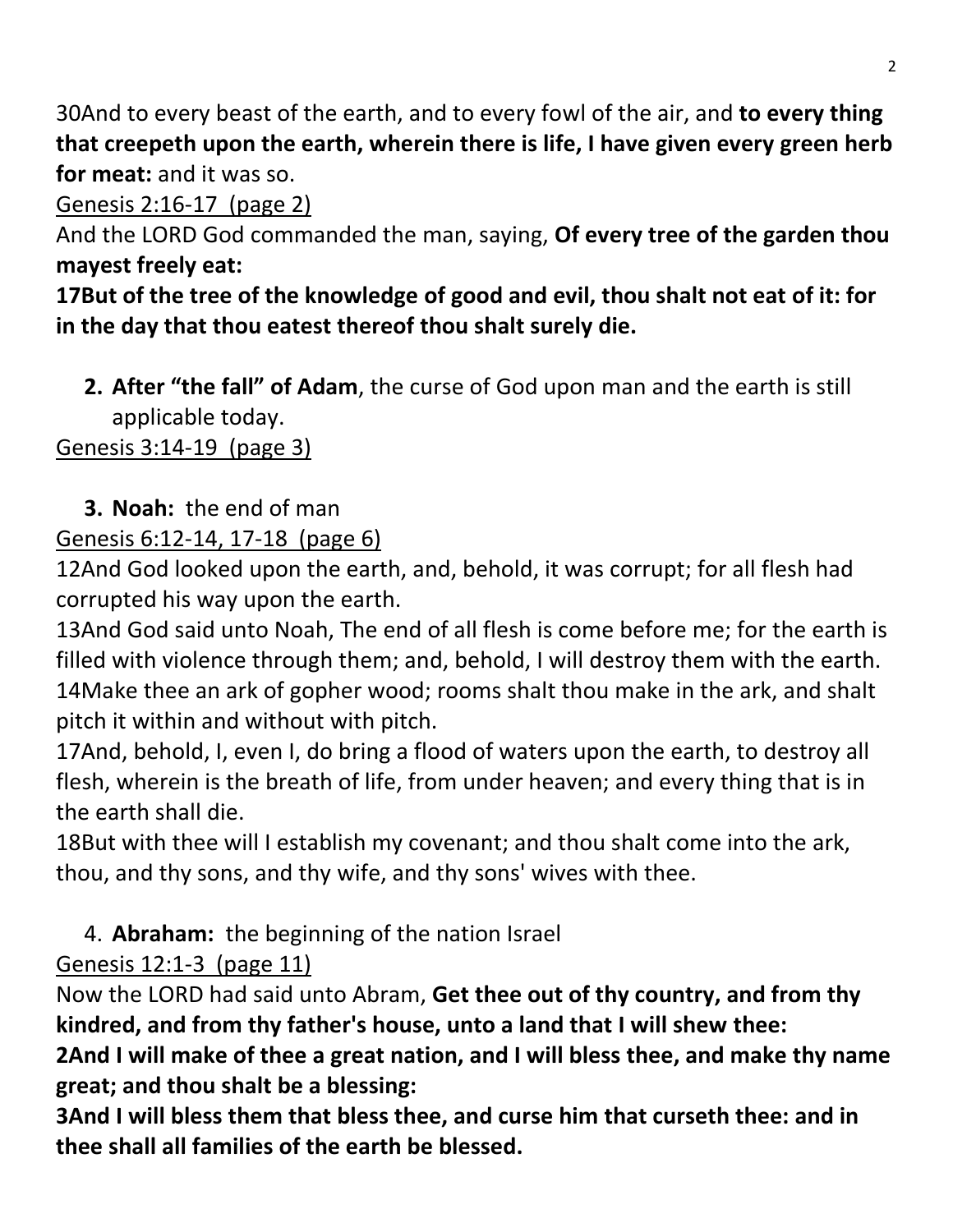5. **Moses:** leading Israel out of bondage, giving the 10 commandments. Exodus 3:9-10 (page 58)

9Now therefore, behold, the cry of the children of Israel is come unto me: and I have also seen the oppression wherewith the Egyptians oppress them. 10Come now therefore, and **I will send thee unto Pharaoh, that thou mayest bring forth my people the children of Israel out of Egypt.**

### Deuteronomy 5:1 (page 190)

1And Moses called all Israel, and said unto them, **Hear, O Israel, the statutes and judgments which I speak in your ears this day, that ye may learn them, and keep, and do them.**

6. **Paul:** sent to the Gentiles (us) after Israel rejected Jesus Christ and the Holy Ghost. The books of Romans through Philemon are written by Paul and pertain to us today.

## 2 Timothy 1:11 (page 1114)

### Whereunto **I am appointed a preacher, and an apostle, and a teacher of the Gentiles.**

### 1 Timothy 2:7 (page 1111)

Whereunto **I am ordained a preacher, and an apostle,** (I speak the truth in Christ, and lie not;) **a teacher of the Gentiles in faith and verity.**

#### Luke 21:24 (page 980)

And they shall fall by the edge of the sword, and shall be led away captive into all nations: and Jerusalem shall be trodden down of the Gentiles, **until the times of the Gentiles be fulfilled.**

#### 1 Corinthians 9:17 (page 1070)

For if I do this thing willingly, I have a reward: but if against my will, a **dispensation of the gospel** is committed unto me.

Ephesians 1:10 (page 1092)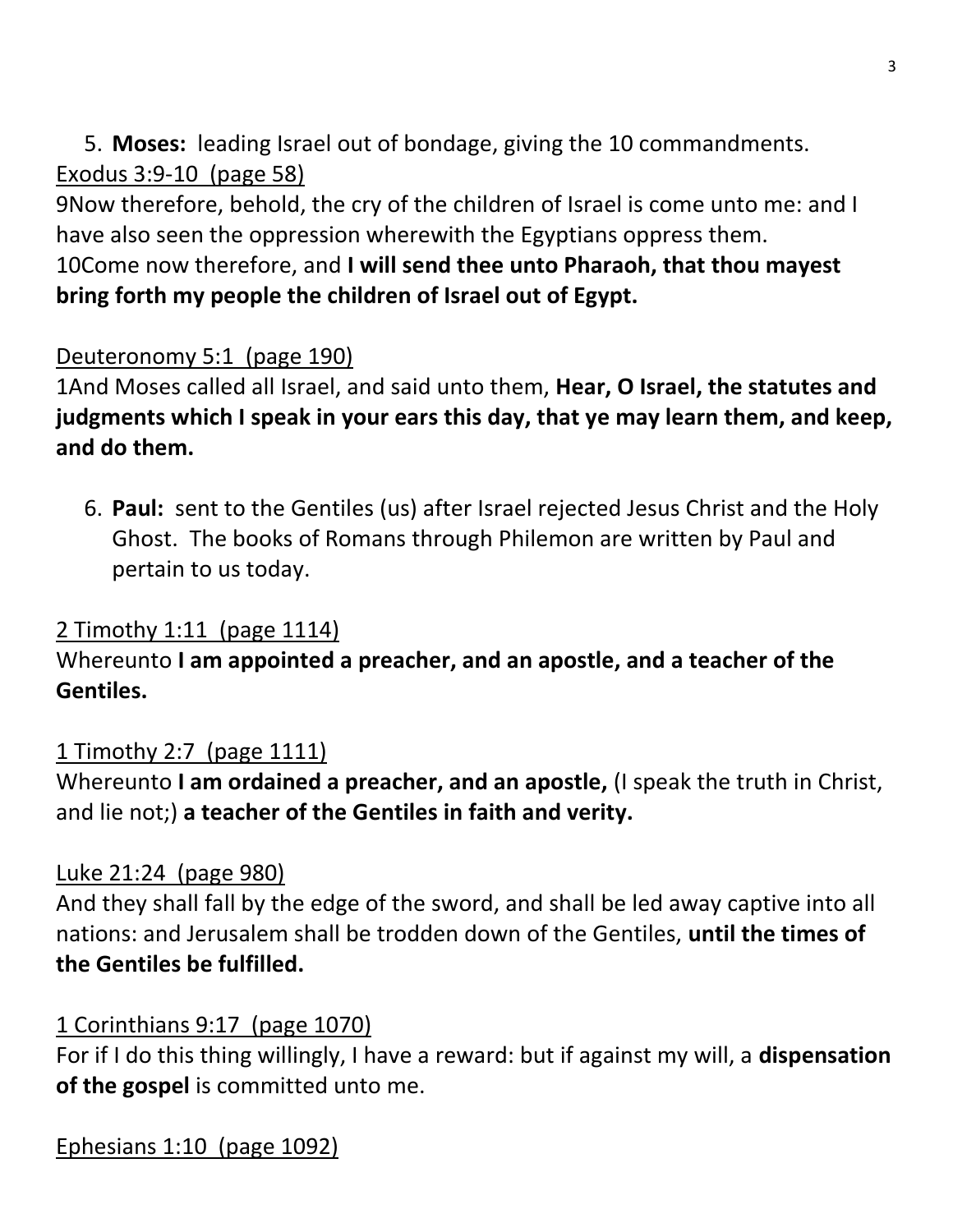That in the dispensation of the fulness of times he might gather together in one all things in Christ, both which are in heaven, and which are on earth; even in him: Ephesians 2:8-22 (page 1093)

8For by grace are ye saved through faith; and that not of yourselves: it is the gift of God:

9Not of works, lest any man should boast.

10For we are his workmanship, created in Christ Jesus unto good works, which God hath before ordained that we should walk in them.

11Wherefore remember, that ye being in time past Gentiles in the flesh, who are called Uncircumcision by that which is called the Circumcision in the flesh made by hands;

12That at that time ye were without Christ, being aliens from the commonwealth of Israel, and strangers from the covenants of promise, having no hope, and without God in the world:

## 13**But now in Christ Jesus ye who sometimes were far off are made nigh by the blood of Christ.**

14For he is our peace, who hath made both one, and hath broken down the middle wall of partition between us;

15Having abolished in his flesh the enmity, even the law of commandments contained in ordinances; for so making peace;

16And that he might reconcile both unto God in one body by the cross, having slain the enmity thereby:

17And came and preached peace to you which were afar off, and to them that were nigh.

18For through him we both have access by one Spirit unto the Father.

19Now therefore ye are no more strangers and foreigners, but fellowcitizens with the saints, and of the household of God;

20And are built upon the foundation of the apostles and prophets, Jesus Christ himself being the chief corner stone;

21In whom all the building fitly framed together groweth unto an holy temple in the Lord:

22In whom ye also are builded together for an habitation of God through the Spirit.

Ephesians 3:2 (page 1093)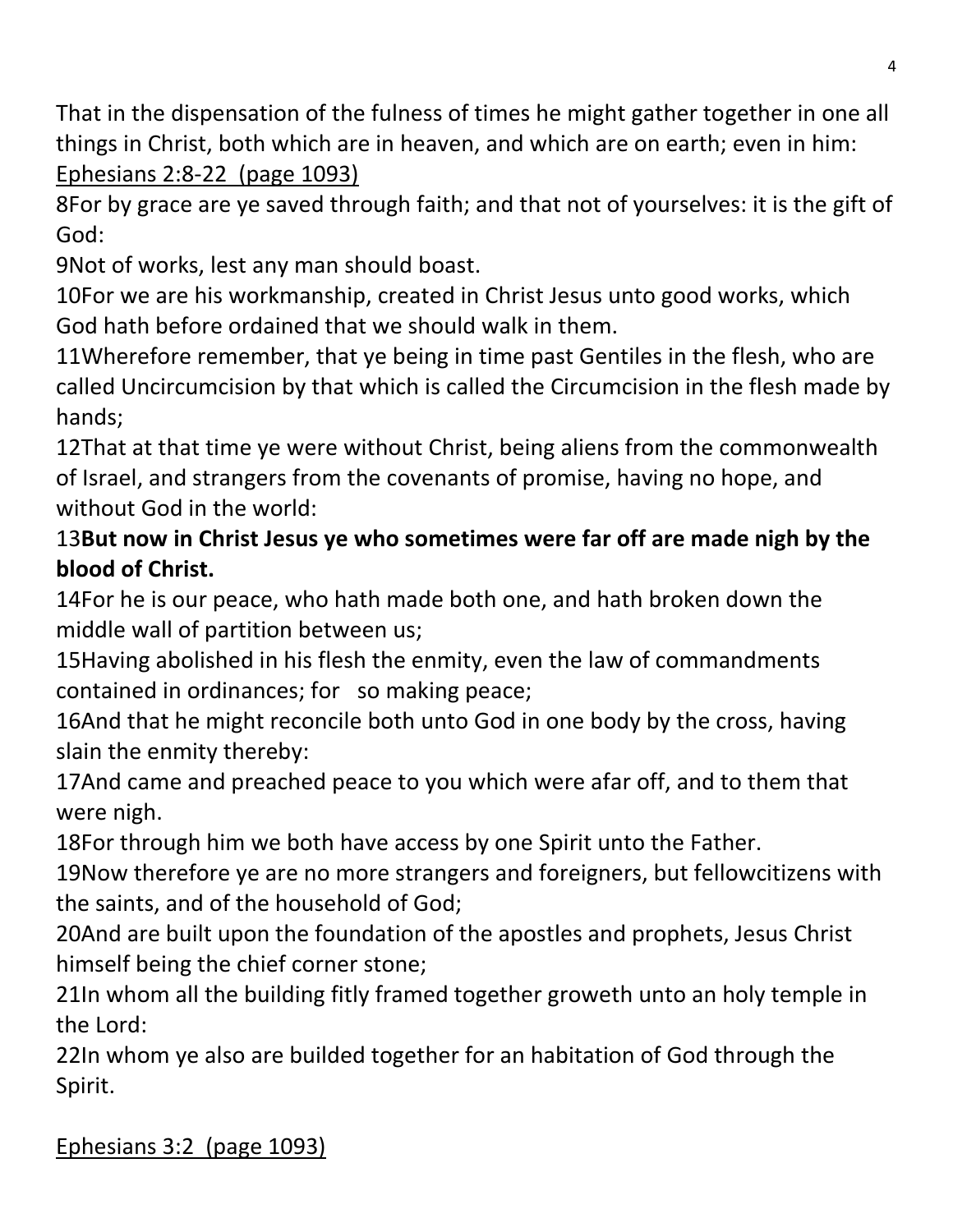If ye have heard of the **dispensation of the grace of God** which is given me to youward:

#### Colossians 1:25 (page 1101)

Whereof I am made a minister, according to the **dispensation of God** which is given to me for you, to fulfil the word of God;

The dispensation of the grace of God will end with an event we know as the Rapture.

## 1 Thessalonians 4:16-17 (page 1107)

16For the Lord himself shall descend from heaven with a shout, with the voice of the archangel, and with the trump of God: and the dead in Christ shall rise first: 17Then we which are alive and remain shall be caught up together with them in the clouds, to meet the Lord in the air: and so shall we ever be with the Lord.

Then, after the Church, the Body of Christ meets Christ in the clouds of heaven:

### Matthew 24:21-22 (page 918)

21For then shall be great tribulation, such as was not since the beginning of the world to this time, no, nor ever shall be.

22And except those days should be shortened, there should no flesh be saved: but for the elect's sake those days shall be shortened.

## Revelation 19:11-14 (page 1163)

And I saw heaven opened, and behold a white horse; and he that sat upon him was called Faithful and True, and in righteousness he doth judge and make war. 12His eyes were as a flame of fire, and on his head were many crowns; and he had a name written, that no man knew, but he himself.

13And he was clothed with a vesture dipped in blood: and his name is called The Word of God.

14And the armies which were in heaven followed him upon white horses, clothed in fine linen, white and clean.

Revelation 21:1-2 (page 1165)